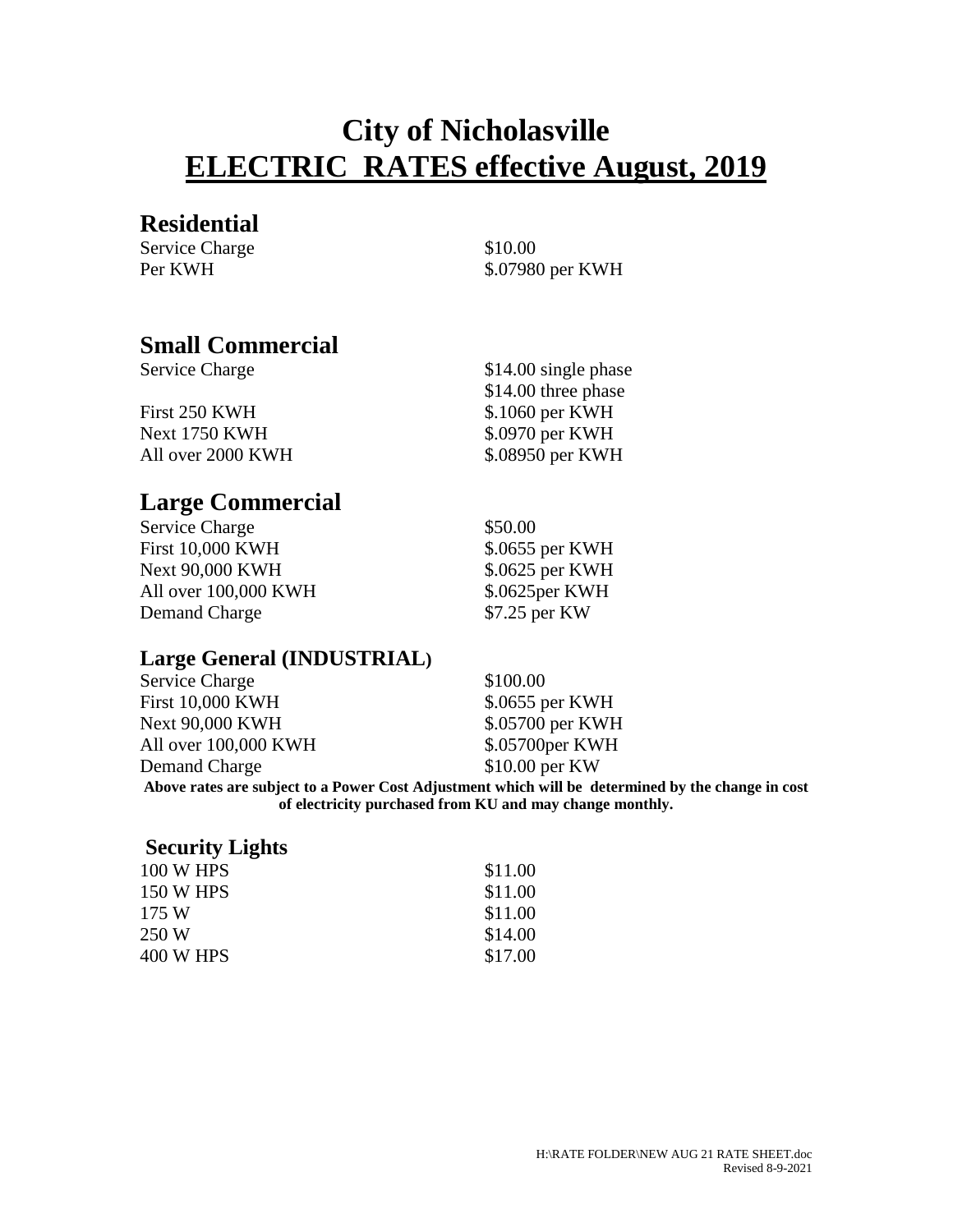# **City of Nicholasville WATER RATES effective August 2019**

### **Inside City**

| Service Charge      | Meter Size          |                     |
|---------------------|---------------------|---------------------|
|                     | 3/4                 | \$5.25              |
|                     | 1 inch              | \$8.25              |
|                     | $1\frac{1}{2}$ inch | \$15.80             |
|                     | 2 inch              | \$24.65             |
|                     | 3 inch              | \$45.30             |
|                     | 4 inch              | \$75.00             |
|                     | 6 inch              | \$148.50            |
|                     | 8 inch              | \$296.00            |
| First 10,000 gal    |                     | \$4.43 per 1000 gal |
| All over 10,000 gal |                     | \$4.29 per 1000 gal |

### **Outside City**

| Service Charge      | Meter Size          |                     |
|---------------------|---------------------|---------------------|
|                     | 3/4                 | \$7.45              |
|                     | 1 inch              | \$11.95             |
|                     | $1\frac{1}{2}$ inch | \$23.15             |
|                     | 2 inch              | \$36.50             |
|                     | 3 inch              | \$67.45             |
|                     | 4 inch              | \$112.00            |
|                     | 6 inch              | \$222.00            |
|                     | 8 inch              | \$445.00            |
| First $10,000$ gal  |                     | \$6.48 per 1000 gal |
| All over 10,000 gal |                     | \$6.28 per 1000 gal |
|                     |                     |                     |